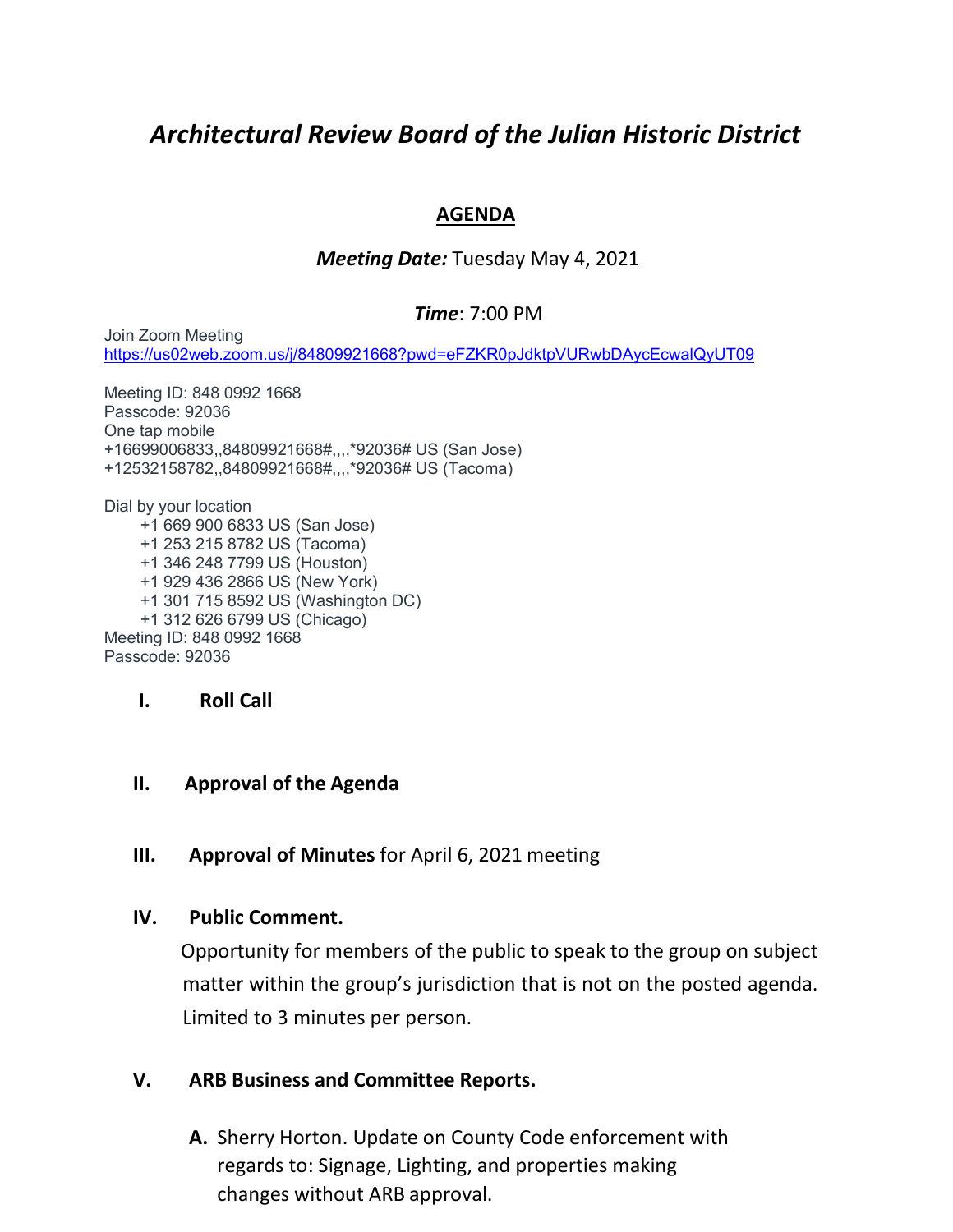Properties currently of ARB concern: the Julian Pie Company, the Ranchita Del Reo buildings and trailer, Ramco Gas Station plastic back-lit sign.

- **B.** Guidelines upgrade: update, Brian Stuetel.
- **C.** The chair is looking for an ARB volunteer or community member who will act as secretary.
- **D.** ARB website development update: Juli Zerbe
- **E.** Board member terms. Seats 1, 3, 4, and 7 all need reappointment by the Board of Supervisors. All 4 seats have indicated that they would like to continue as members. We are waiting on Tony Romano to give me his application. We are waiting on notice from the Chamber to reappoint Bobbi or appoint another member. Seat 1: Bobbi Zane, Seat 3: Brian Stuetel, Seat 4: Tony Romano, Seat 7: Pat Brown

## **VI. Action Items:**

#### **A. New Business**

- 1. 2308 "C" Street. APN: 250-090-41 Residence. Nicholas Califf. Paint colors and deck repair.
- 2. Julian Café awning rebuild. 2112 Main St APN: 291-085-05 Adjacent business owners concerned about awning supportsin sidewalk.